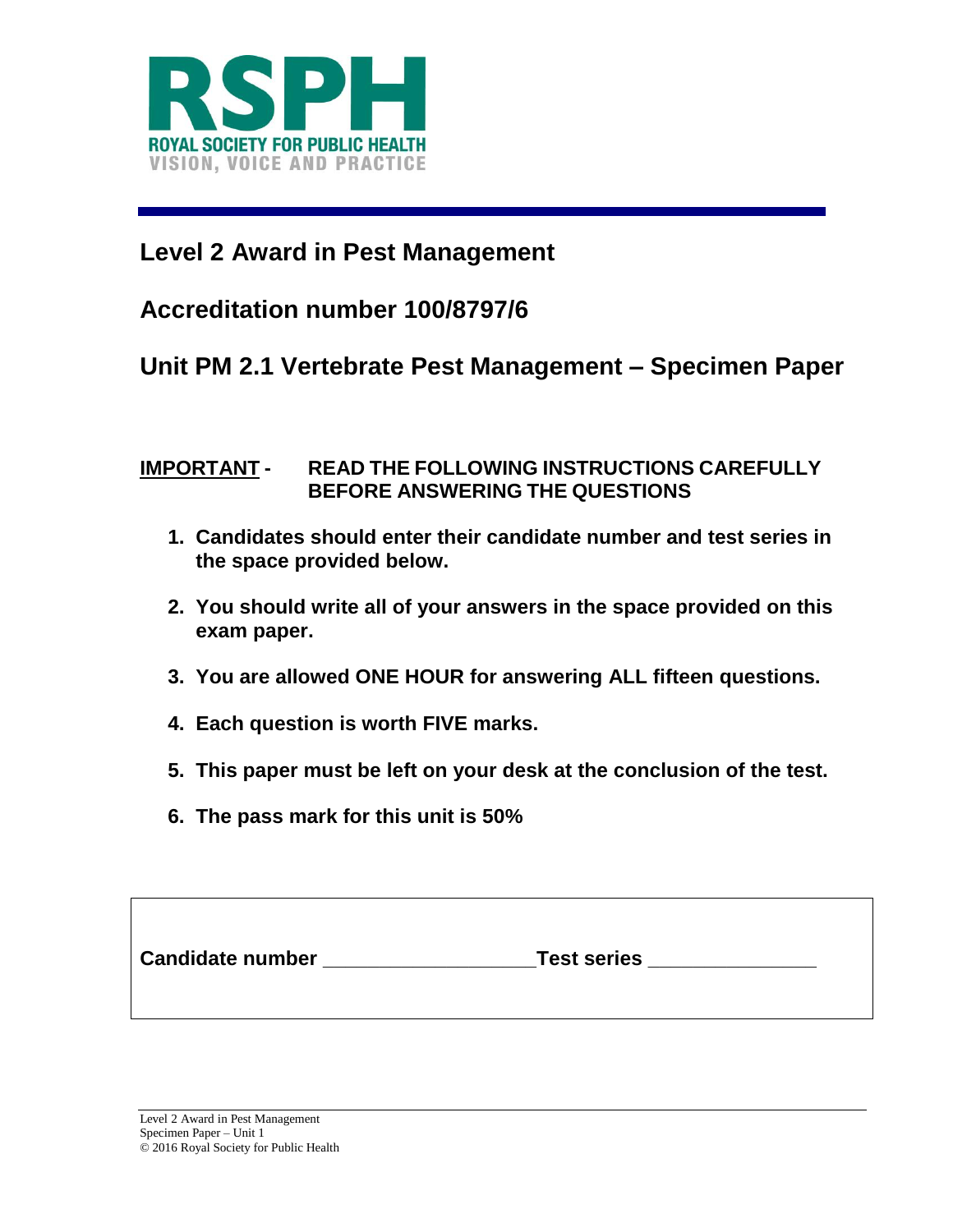### **Unit PM 2.1 Vertebrate Pest Management**

|               | Describe TWO features of the house-mouse which would help you to<br>distinguish it from a young common rat. | 5 marks |
|---------------|-------------------------------------------------------------------------------------------------------------|---------|
| <b>Answer</b> |                                                                                                             |         |
|               |                                                                                                             |         |
|               |                                                                                                             |         |
|               |                                                                                                             |         |
|               |                                                                                                             |         |
|               |                                                                                                             |         |
|               |                                                                                                             |         |
|               |                                                                                                             |         |
|               |                                                                                                             |         |
|               |                                                                                                             |         |
|               |                                                                                                             |         |

| 2.            | А. | Which ONE of the following characteristics or habits can be used to<br>distinguish between the Norway rat and the water vole?<br>i) Strong swimmer<br>ii) Diet can include cereals and vegetation<br>iii) Droppings are found in latrines<br>iv) Ears are large<br>v) Tail is shorter than head and body | 2 marks |
|---------------|----|----------------------------------------------------------------------------------------------------------------------------------------------------------------------------------------------------------------------------------------------------------------------------------------------------------|---------|
|               |    | <b>B.</b> With which protected British mammal is the Mink most frequently<br>confused?                                                                                                                                                                                                                   | 3 marks |
| <b>Answer</b> |    |                                                                                                                                                                                                                                                                                                          |         |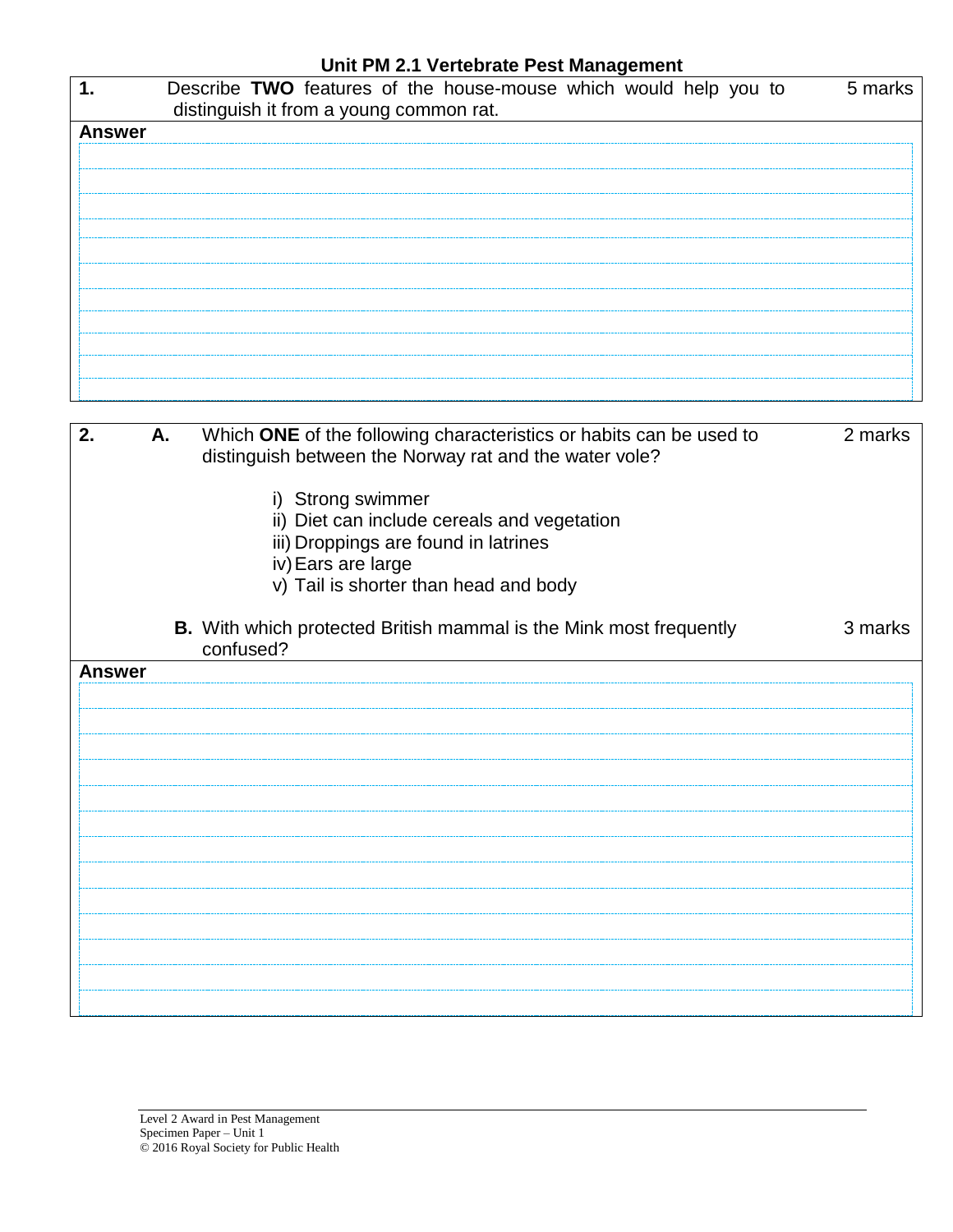| 3.            | In a building infested by both the Norway rat (Rattus norvegicus)<br>and the Black rat (Rattus rattus) which would more likely be found<br>in the upper floors? Explain why this is. | 5 marks |
|---------------|--------------------------------------------------------------------------------------------------------------------------------------------------------------------------------------|---------|
| <b>Answer</b> |                                                                                                                                                                                      |         |
|               |                                                                                                                                                                                      |         |
|               |                                                                                                                                                                                      |         |
|               |                                                                                                                                                                                      |         |
|               |                                                                                                                                                                                      |         |
|               |                                                                                                                                                                                      |         |
|               |                                                                                                                                                                                      |         |
|               |                                                                                                                                                                                      |         |
|               |                                                                                                                                                                                      |         |
|               |                                                                                                                                                                                      |         |
|               |                                                                                                                                                                                      |         |
|               |                                                                                                                                                                                      |         |
|               |                                                                                                                                                                                      |         |
|               |                                                                                                                                                                                      |         |

| 4.            | State TWO reasons why Grey Squirrels are considered pests in and<br>around buildings and gardens. | 2.5 marks each |
|---------------|---------------------------------------------------------------------------------------------------|----------------|
| <b>Answer</b> |                                                                                                   |                |
|               |                                                                                                   |                |
|               |                                                                                                   |                |
|               |                                                                                                   |                |
|               |                                                                                                   |                |
|               |                                                                                                   |                |
|               |                                                                                                   |                |
|               |                                                                                                   |                |
|               |                                                                                                   |                |
|               |                                                                                                   |                |
|               |                                                                                                   |                |
|               |                                                                                                   |                |
|               |                                                                                                   |                |
|               |                                                                                                   |                |
|               |                                                                                                   |                |
|               |                                                                                                   |                |
|               |                                                                                                   |                |
|               |                                                                                                   |                |
|               |                                                                                                   |                |
|               |                                                                                                   |                |
|               |                                                                                                   |                |
|               |                                                                                                   |                |
|               |                                                                                                   |                |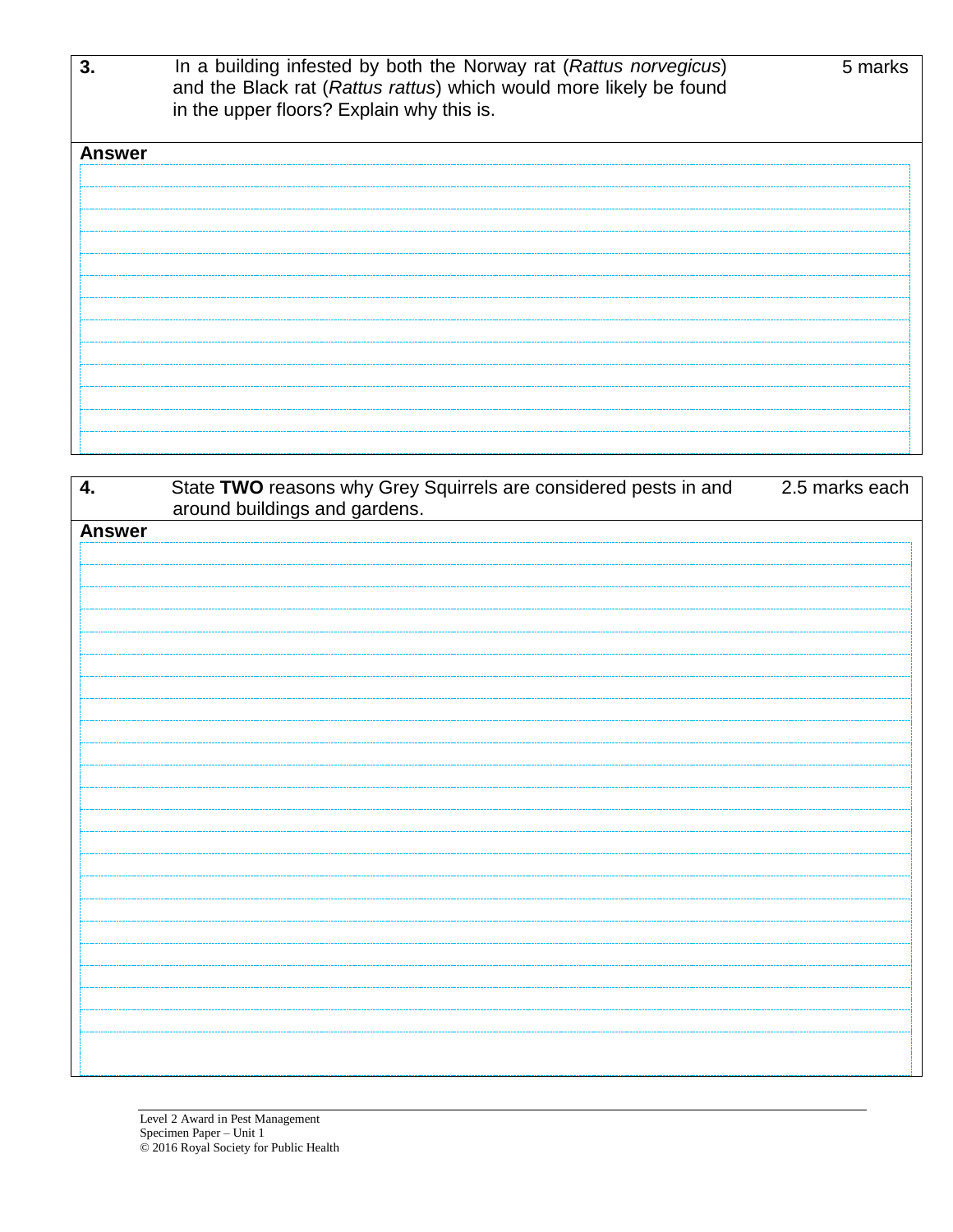| 5.            | A. What disease is commonly transferred via rat's urine?                                                                                | 2 marks        |
|---------------|-----------------------------------------------------------------------------------------------------------------------------------------|----------------|
|               | B. What environmental conditions are required to transfer the disease?                                                                  | 3 marks        |
| <b>Answer</b> |                                                                                                                                         |                |
|               |                                                                                                                                         |                |
|               |                                                                                                                                         |                |
|               |                                                                                                                                         |                |
|               |                                                                                                                                         |                |
|               |                                                                                                                                         |                |
|               |                                                                                                                                         |                |
|               |                                                                                                                                         |                |
|               |                                                                                                                                         |                |
|               |                                                                                                                                         |                |
|               |                                                                                                                                         |                |
|               |                                                                                                                                         |                |
|               |                                                                                                                                         |                |
|               |                                                                                                                                         |                |
|               |                                                                                                                                         |                |
|               |                                                                                                                                         |                |
|               |                                                                                                                                         |                |
|               |                                                                                                                                         |                |
| 6.            | Apart from visual observation and CCTV survey, briefly outline TWO<br>other tests that can be applied to an existing drainage system to | 2.5 marks each |
|               | determine if it is connected to rat activity on the surface.                                                                            |                |
| <b>Answer</b> |                                                                                                                                         |                |
|               |                                                                                                                                         |                |
|               |                                                                                                                                         |                |
|               |                                                                                                                                         |                |
|               |                                                                                                                                         |                |

|               | other tests that can be applied to an existing drainage system to<br>determine if it is connected to rat activity on the surface. |
|---------------|-----------------------------------------------------------------------------------------------------------------------------------|
| <b>Answer</b> |                                                                                                                                   |
|               |                                                                                                                                   |
|               |                                                                                                                                   |
|               |                                                                                                                                   |
|               |                                                                                                                                   |
|               |                                                                                                                                   |
|               |                                                                                                                                   |
|               |                                                                                                                                   |
|               |                                                                                                                                   |
|               |                                                                                                                                   |
|               |                                                                                                                                   |
|               |                                                                                                                                   |
|               |                                                                                                                                   |
|               |                                                                                                                                   |
|               |                                                                                                                                   |
|               |                                                                                                                                   |
|               |                                                                                                                                   |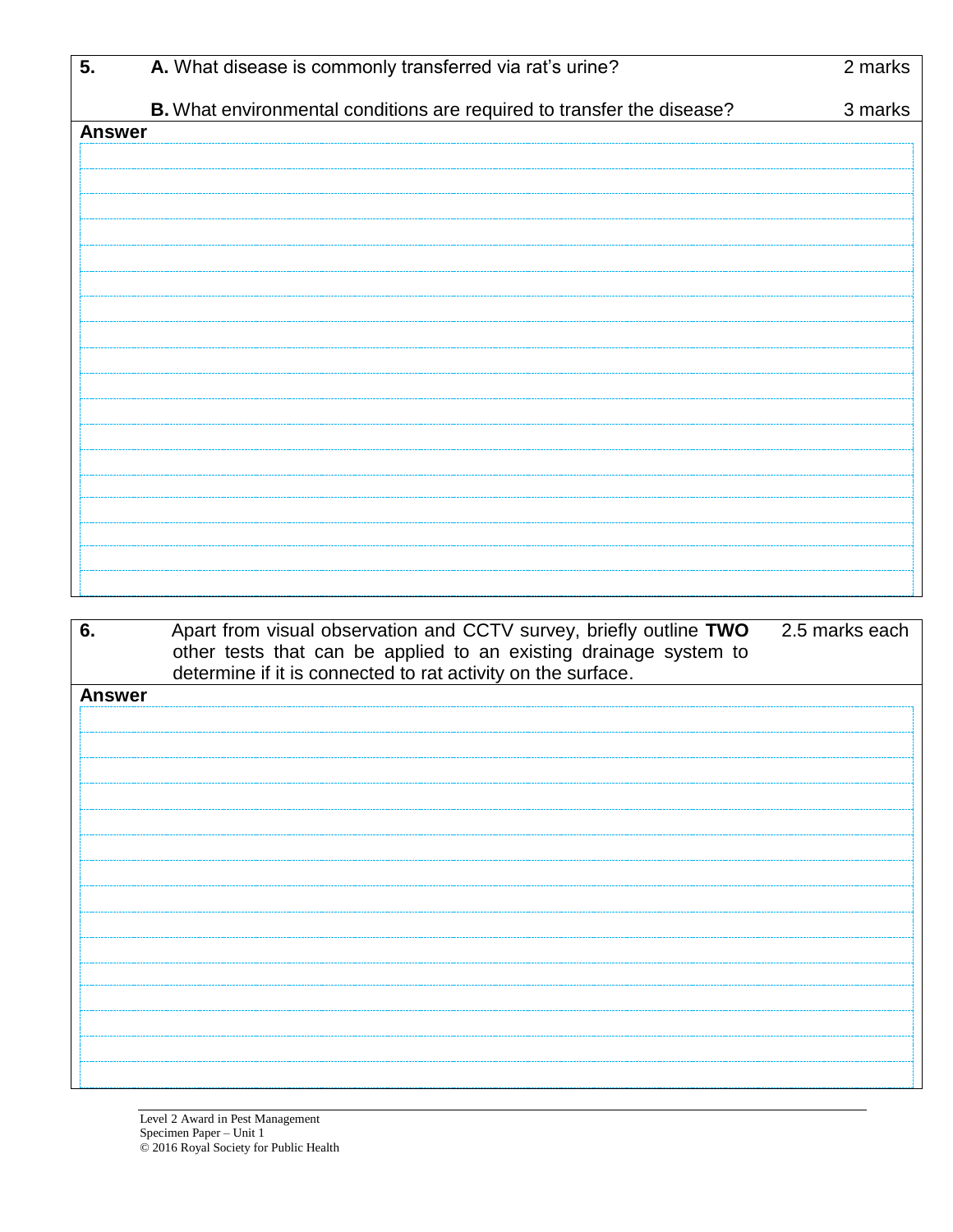| 7.            |    | A. A defect in a public sewer is allowing rodents to enter a food storage<br>warehouse. Which ONE of the following is responsible for the repair<br>to the sewer?<br>i) The Local Council<br>ii) The Environment Agency<br>iii) The Water Authority / Water Company | 3 marks |
|---------------|----|---------------------------------------------------------------------------------------------------------------------------------------------------------------------------------------------------------------------------------------------------------------------|---------|
|               |    | iv) The owner of the property<br>v) The occupier of the property                                                                                                                                                                                                    |         |
|               | В. | It is proposed to check the route of entry of the rodents into the<br>warehouse by lighting a smoke generator in the sewer. State why<br>this might be inadvisable.                                                                                                 | 2 marks |
| <b>Answer</b> |    |                                                                                                                                                                                                                                                                     |         |
|               |    |                                                                                                                                                                                                                                                                     |         |
|               |    |                                                                                                                                                                                                                                                                     |         |
|               |    |                                                                                                                                                                                                                                                                     |         |
|               |    |                                                                                                                                                                                                                                                                     |         |
|               |    |                                                                                                                                                                                                                                                                     |         |
|               |    |                                                                                                                                                                                                                                                                     |         |

| 8.            | There has been a <b>SUDDEN</b> increase in the feral pigeon population at a 2.5 marks each |  |
|---------------|--------------------------------------------------------------------------------------------|--|
|               | city bakery. Give TWO possible reasons for the increase.                                   |  |
| <b>Answer</b> |                                                                                            |  |
|               |                                                                                            |  |
|               |                                                                                            |  |
|               |                                                                                            |  |
|               |                                                                                            |  |
|               |                                                                                            |  |
|               |                                                                                            |  |
|               |                                                                                            |  |
|               |                                                                                            |  |
|               |                                                                                            |  |
|               |                                                                                            |  |
|               |                                                                                            |  |
|               |                                                                                            |  |
|               |                                                                                            |  |
|               |                                                                                            |  |
|               |                                                                                            |  |
|               |                                                                                            |  |
|               |                                                                                            |  |
|               |                                                                                            |  |
|               |                                                                                            |  |
|               |                                                                                            |  |
|               |                                                                                            |  |
|               |                                                                                            |  |
|               |                                                                                            |  |
|               |                                                                                            |  |
|               |                                                                                            |  |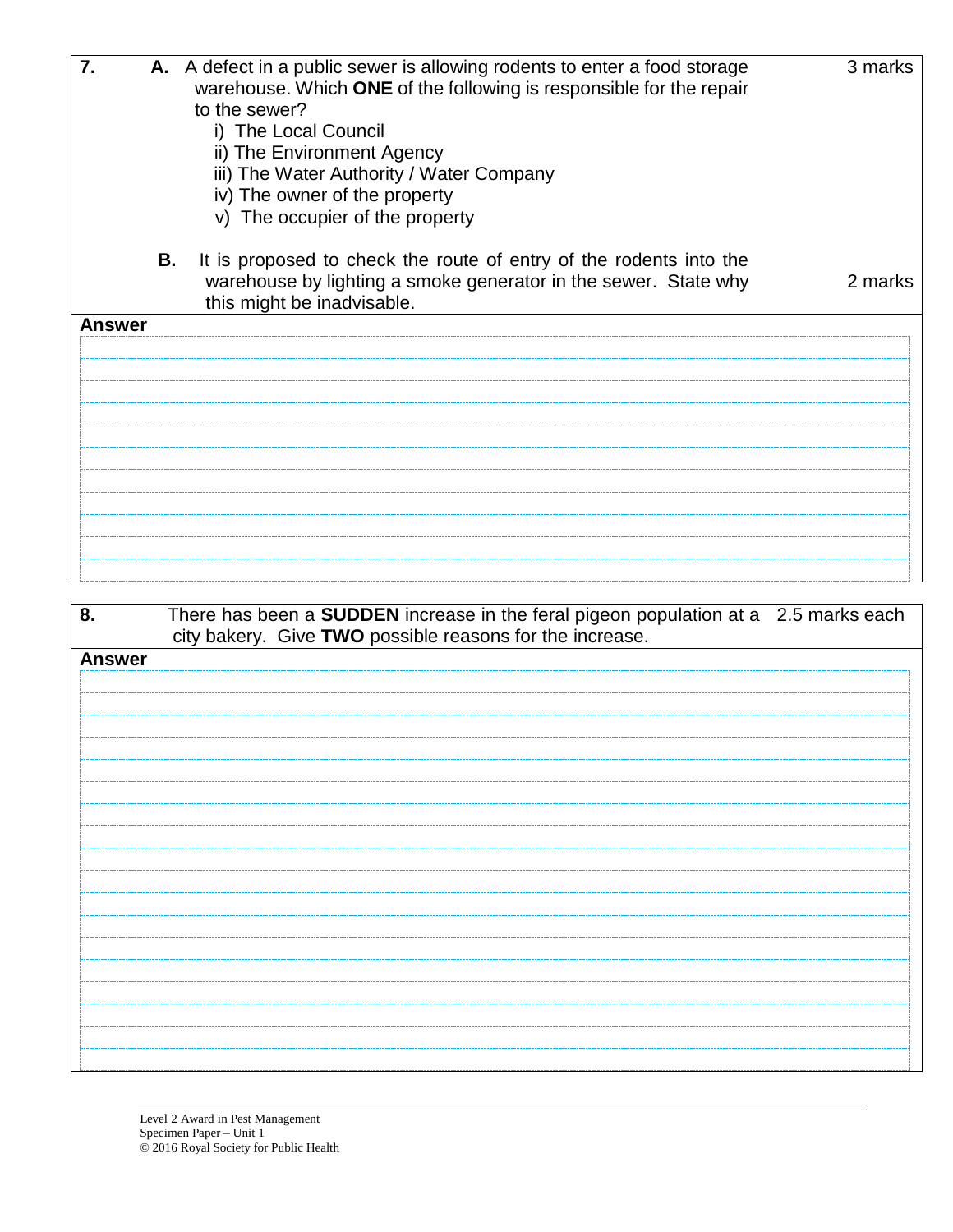| 9.            | Mice can be controlled by the use of rodenticide baiting. State TWO<br>other methods for controlling mice. | 2.5 marks each |
|---------------|------------------------------------------------------------------------------------------------------------|----------------|
| <b>Answer</b> |                                                                                                            |                |
|               |                                                                                                            |                |
|               |                                                                                                            |                |
|               |                                                                                                            |                |
|               |                                                                                                            |                |
|               |                                                                                                            |                |
|               |                                                                                                            |                |
|               |                                                                                                            |                |
|               |                                                                                                            |                |
|               |                                                                                                            |                |
|               |                                                                                                            |                |
|               |                                                                                                            |                |
|               |                                                                                                            |                |

| 10.           | A. Can a colony of bats be cleared from a loft to allow treatment to take place<br>for insect pests? Explain your answer. | 3 marks |
|---------------|---------------------------------------------------------------------------------------------------------------------------|---------|
|               | B. Bats in the UK may be implicated in a disease which can be fatal to man.<br>What is the disease?                       | 2 marks |
| <b>Answer</b> |                                                                                                                           |         |
|               |                                                                                                                           |         |
|               |                                                                                                                           |         |
|               |                                                                                                                           |         |
|               |                                                                                                                           |         |
|               |                                                                                                                           |         |
|               |                                                                                                                           |         |
|               |                                                                                                                           |         |
|               |                                                                                                                           |         |
|               |                                                                                                                           |         |
|               |                                                                                                                           |         |
|               |                                                                                                                           |         |
|               |                                                                                                                           |         |
|               |                                                                                                                           |         |
|               |                                                                                                                           |         |
|               |                                                                                                                           |         |
|               |                                                                                                                           |         |
|               |                                                                                                                           |         |
|               |                                                                                                                           |         |
|               |                                                                                                                           |         |
|               |                                                                                                                           |         |
|               |                                                                                                                           |         |
|               |                                                                                                                           |         |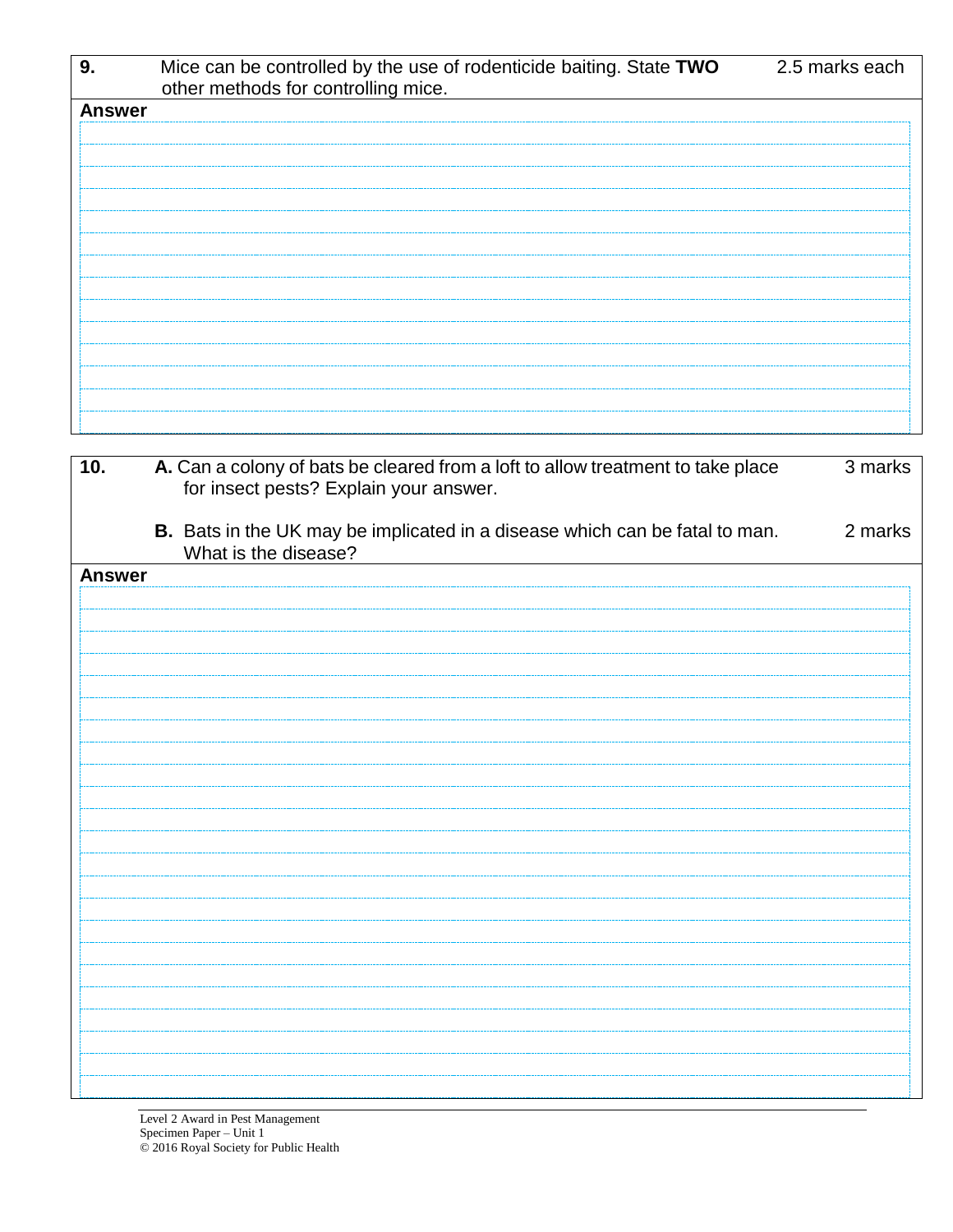| 11.           | The success of a rodent control strategy in a block of retail food outlets 2.5 marks each<br>depends on using an integrated approach, involving additional<br>measures instead of the use of rodenticides.<br>Give TWO examples of measures that could be adopted. |
|---------------|--------------------------------------------------------------------------------------------------------------------------------------------------------------------------------------------------------------------------------------------------------------------|
| <b>Answer</b> |                                                                                                                                                                                                                                                                    |
|               |                                                                                                                                                                                                                                                                    |
|               |                                                                                                                                                                                                                                                                    |
|               |                                                                                                                                                                                                                                                                    |
|               |                                                                                                                                                                                                                                                                    |
|               |                                                                                                                                                                                                                                                                    |
|               |                                                                                                                                                                                                                                                                    |
|               |                                                                                                                                                                                                                                                                    |
|               |                                                                                                                                                                                                                                                                    |
|               |                                                                                                                                                                                                                                                                    |
|               |                                                                                                                                                                                                                                                                    |
|               |                                                                                                                                                                                                                                                                    |
|               |                                                                                                                                                                                                                                                                    |
|               |                                                                                                                                                                                                                                                                    |
|               |                                                                                                                                                                                                                                                                    |
|               |                                                                                                                                                                                                                                                                    |
|               |                                                                                                                                                                                                                                                                    |
|               |                                                                                                                                                                                                                                                                    |

| 12.           | Rodent glue boards are an important tool for the pest control technician. If<br>not used correctly, however, their use may be considered inhumane. List<br>FIVE essential features of a control exercise for rodents using glue-boards<br>which will meet good industry practice. | 1 mark each |
|---------------|-----------------------------------------------------------------------------------------------------------------------------------------------------------------------------------------------------------------------------------------------------------------------------------|-------------|
| <b>Answer</b> |                                                                                                                                                                                                                                                                                   |             |
|               |                                                                                                                                                                                                                                                                                   |             |
|               |                                                                                                                                                                                                                                                                                   |             |
|               |                                                                                                                                                                                                                                                                                   |             |
|               |                                                                                                                                                                                                                                                                                   |             |
|               |                                                                                                                                                                                                                                                                                   |             |
|               |                                                                                                                                                                                                                                                                                   |             |
|               |                                                                                                                                                                                                                                                                                   |             |
|               |                                                                                                                                                                                                                                                                                   |             |
|               |                                                                                                                                                                                                                                                                                   |             |
|               |                                                                                                                                                                                                                                                                                   |             |
|               |                                                                                                                                                                                                                                                                                   |             |
|               |                                                                                                                                                                                                                                                                                   |             |
|               |                                                                                                                                                                                                                                                                                   |             |
|               |                                                                                                                                                                                                                                                                                   |             |
|               |                                                                                                                                                                                                                                                                                   |             |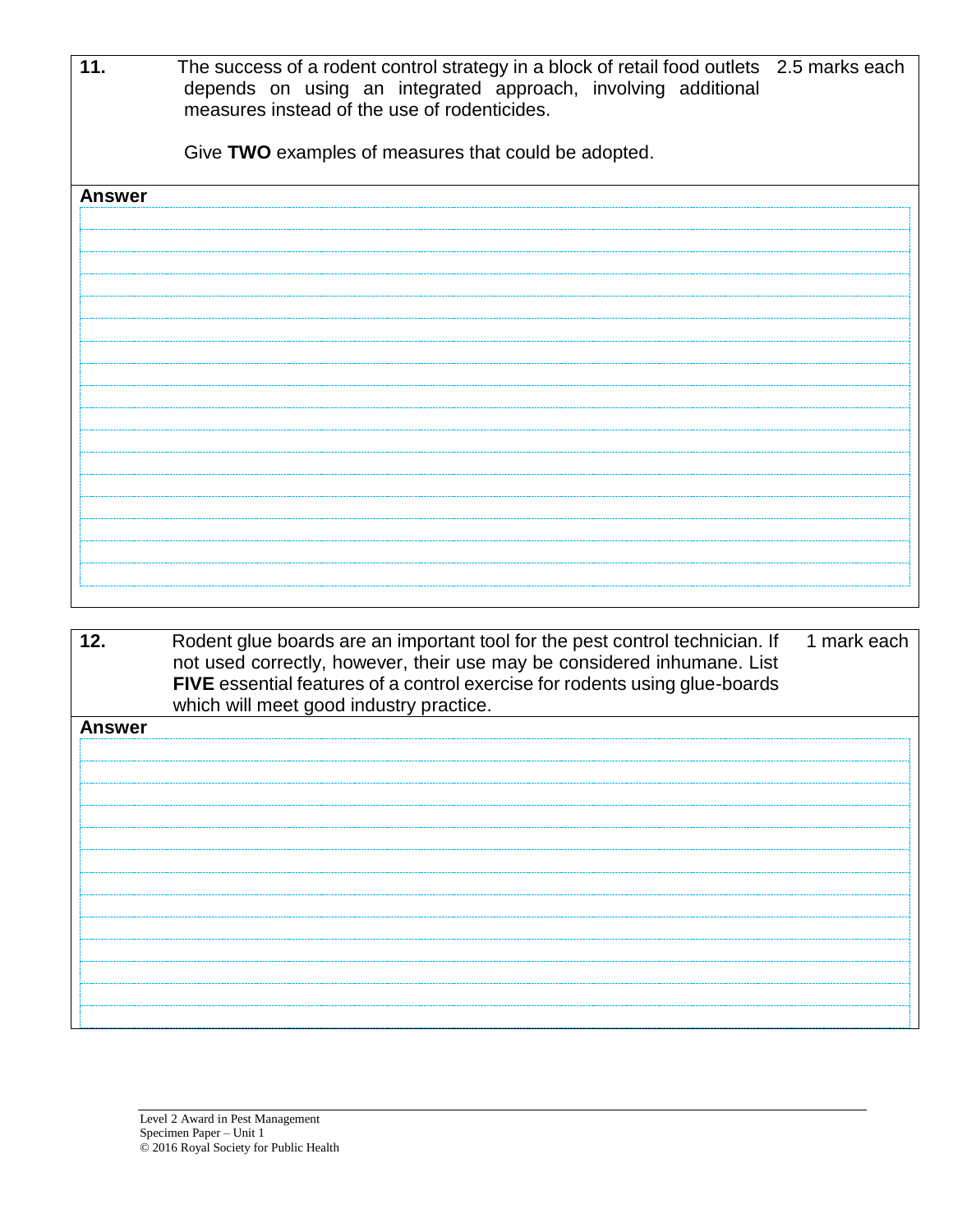| 13.           | А.        | Name TWO higher toxicity Second Generation Anticoagulant<br>Rodenticides (SGARS). | $2$ marks      |
|---------------|-----------|-----------------------------------------------------------------------------------|----------------|
|               | <b>B.</b> | Under what circumstances would these rodenticides be<br>considered for use?       | 3 marks        |
| <b>Answer</b> |           |                                                                                   |                |
|               |           |                                                                                   |                |
|               |           |                                                                                   |                |
|               |           |                                                                                   |                |
|               |           |                                                                                   |                |
|               |           |                                                                                   |                |
|               |           |                                                                                   |                |
|               |           |                                                                                   |                |
|               |           |                                                                                   |                |
|               |           |                                                                                   |                |
|               |           |                                                                                   |                |
| 14.           |           | Describe a normal baiting strategy for:                                           | 2.5 marks each |
|               |           | A Norway rat outside of a property                                                |                |
|               |           | <b>B</b> House Mouse                                                              |                |
| <b>Answer</b> |           |                                                                                   |                |
|               |           |                                                                                   |                |
|               |           |                                                                                   |                |
|               |           |                                                                                   |                |
|               |           |                                                                                   |                |
|               |           |                                                                                   |                |
|               |           |                                                                                   |                |
|               |           |                                                                                   |                |
|               |           |                                                                                   |                |
|               |           |                                                                                   |                |
|               |           |                                                                                   |                |
|               |           |                                                                                   |                |
|               |           |                                                                                   |                |
|               |           |                                                                                   |                |
|               |           |                                                                                   |                |
|               |           |                                                                                   |                |
|               |           |                                                                                   |                |